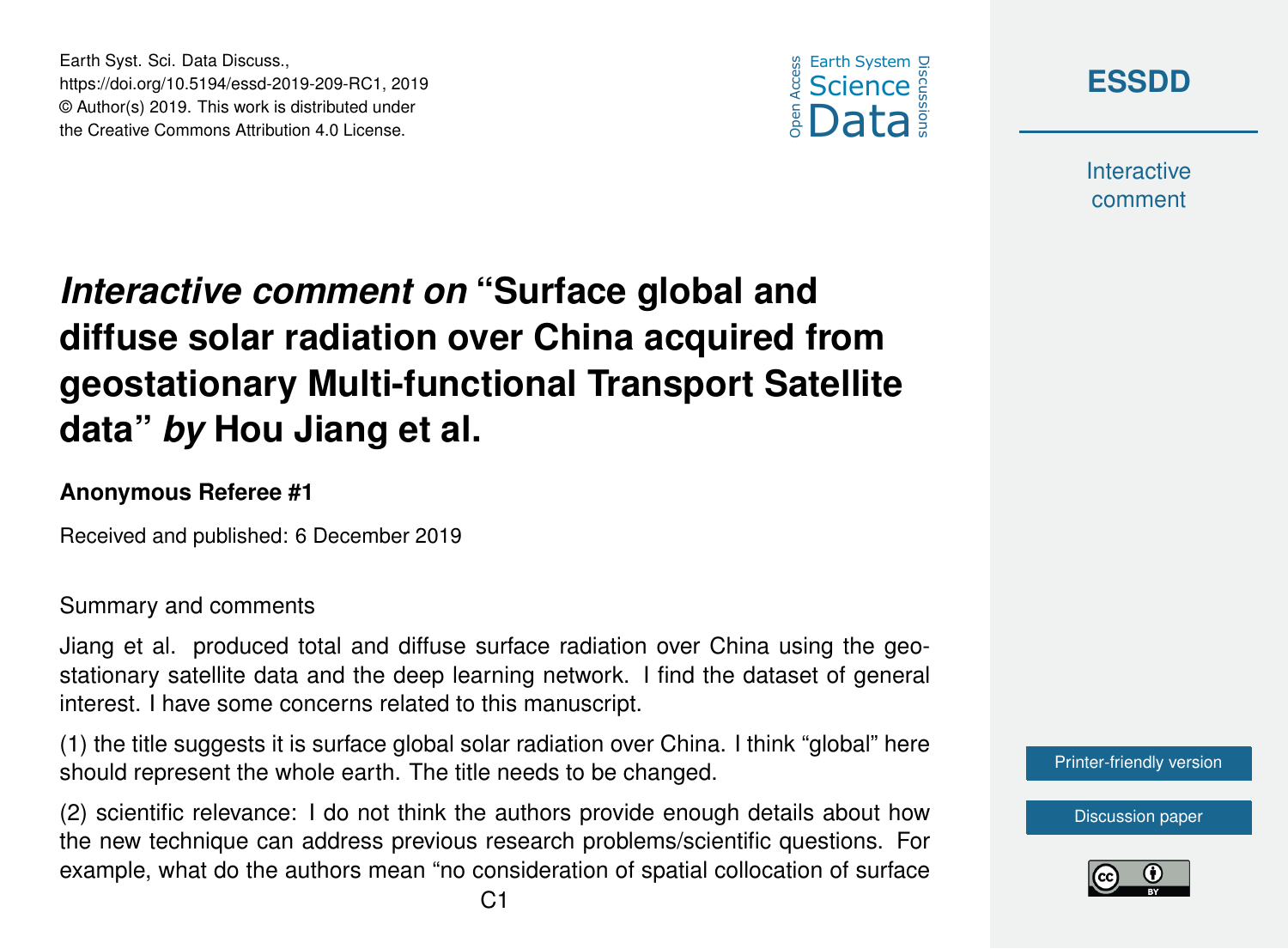radiation", and how the proposed deep learning algorithm addresses this consideration remains unclear. What spatial patterns have been extracted from satellite images and how they are linked to target hourly radiation values are also not clear. The introduction gives an impression that the dataset is probably "over-produced" with no clear clue that how these datasets will be used specifically. Although they first paragraph in the introduction mentioned some possible applications of these datasets, further digging of these literatures would tell you the produced dataset here would be useless. I would suggest the authors further clearly identify, for example, how diffuse radiation are being used to forecast crop yield (if there is a crop model uses it, please name it), and how diffuse radiation are being used to simulate carbon dynamics (if there are Earth system models requiring these datasets, please list them in the paper) or any other specific applications that use this type of datasets either partly or over the whole part of China (rather than talk them general). Based on current descriptions, I think the produced datasets would be useless.

(3) Methods and Comparisons with other products: I think throughout the manuscript, there is no scientific explanation that why we should correlate satellite images of five bands with total/diffuse solar radiation (I think the author also need to provide a definition in this manuscript what exactly data they are providing). I believe what you mean solar radiation here should be the integration of radiation over the whole wavelength rather just a few wavelengths. Although the authors use the deep learning algorithm, it is necessary to explain what the mechanisms behind this correlation. Particularly, as the authors mentioned previously that spatial patterns are being extracted and correlated with target data from point locations, the authors should also explain what patterns are being used. Without sufficient explanations, the readers may concern about what are the error estimates and sources which the authors do not provide at all. For example, how reliable can we use the solar radiation estimates under cloudy conditions? Can the authors provide a quality flag for these areas and the confidence interval for us to use the dataset for regions under cloudy conditions? Does the authors separate comparisons/validation in accuracy for point locations between clear-sky and

## **[ESSDD](https://www.earth-syst-sci-data-discuss.net/)**

**Interactive** comment

[Printer-friendly version](https://www.earth-syst-sci-data-discuss.net/essd-2019-209/essd-2019-209-RC1-print.pdf)

[Discussion paper](https://www.earth-syst-sci-data-discuss.net/essd-2019-209)